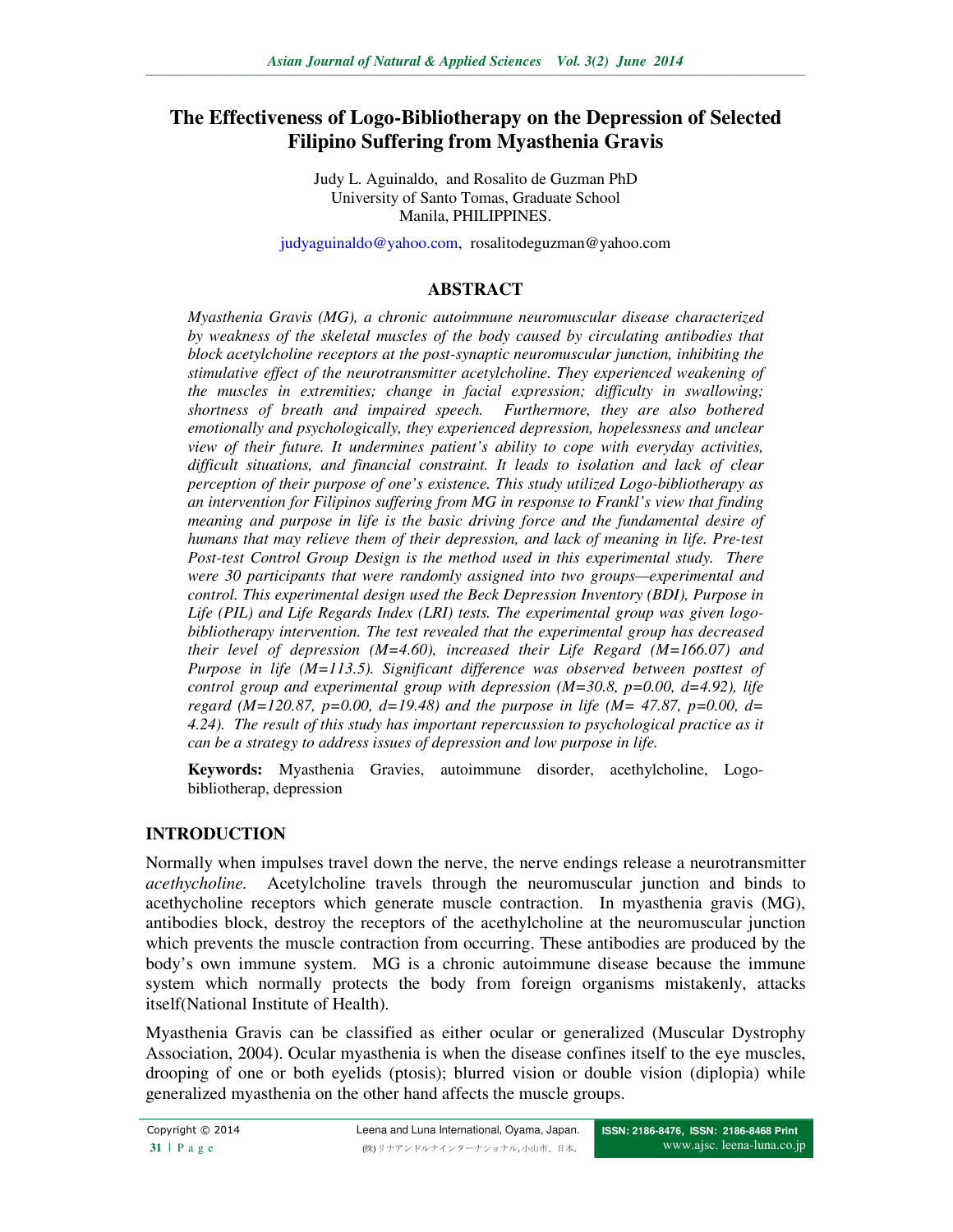ness and fatigability of the skeletal (voluntary) muscles of the body. (Conti-Fine BM, Milani M, Kaminski HJ, 006). Although, MG may affect any voluntary muscles, weakness in arms, hands, fingers, legs and neck;impaired speech (dyasthenia), facial expression, swallowing, ,and shortness of breath are most vulnerable.

Considered as a slowly progressive neuromuscular disorder, Myasthenia gravis is an uncommon disease. The annual incidence of the disease is reported as being 4 patients per 100,000 residents. Myasthenia gravies presents at any age, in all ethnic groups and both genders. Commonly affects young adult women (under 40) and older men (over 60). (TworkS,et al.,2010)

For this reason, the disease is very confusing to the undiagnosed myathenic. At one time the patient may functional normally; and at another time experience severe loss of strength. Others may think that the myasthenic is lazy; or that they are suffering from a psychological problem. This can lead to fraustration , depression which only exasperates the condition

 Currently, myasthenia is treated medically with cholinesterase inhibitors or immunosuppressant, and, in selected cases, thymectomy (McGroggan A, Sneddon S, de Vries CS, 2010). Advances in medical therapy have continuously increased the life expectancy of MG patients without definitely curing the disease (Twork et al., 2010). Most often than not, they are not able to participate fully in daily life resulted from impaired mobility? The persistent experiences of weakness may negatively that leads to stress and depression influence MG's perceived quality of life especially among individuals from whom demands of work, family and other responsibilities require significant physical involvement.

The psychological aspect of Myasthenia gravis (PaulRH, MullinsLL, Gilchrist JM, 2009) can be categorized into two areas: (1) the effect of patient's psychological health on the expression of their disease, and (2) the effect of disease on the psychological health of the patient. The study further indicated four major factors believed to foster good psychological adjustment to the patients, such as (1) the patients feeling of control over one's physical condition, (2) managing the uncertainty, (3) intrusiveness inherent in the illness, and (4) inadequate social support

Judith Schiffbauer, in her published article indicated the following common sources of stress , depression, anxiety (1) frustrations and anger when the body can't do what the patients wants to do; (2) patient's anxiety from continual worry that new symptoms may appear and medication may have side effects; (3) patient's dissatisfaction with personal appearance (drooping of eyelids, weight gain, weak facial muscle causing inability to smile and slurred speech); (4) significant changes in the patient's lifestyle such as having to quit job, school and others; (5) interpersonal relationship may be strained as the patient and his/her family try to cope with the limitations of the disease, (6) feeling of being stigmatized, (7) lack of understanding of the disease, when family members and friends find difficult to understand why weakness can vary daily or even hourly that lead to the patients feeling of being cheated and resentful.

When myasthenia gravis patients experienced loss, i.e.loss of muscle strength, it could perhaps lead also to a loss of functioning at home, at work or at play; and loss of perception of themselves as having a "well body". The stages of denial, anger, bargaining, depression and acceptance are normal for people coming terms with any type of major loss. The suffering they have experienced, their inability to do their own responsibility, the feeling that others doubt that they are really ill because of the absence in physical indications of the disease. Nothing seems certain any more, only the weakness that keeps them reminding that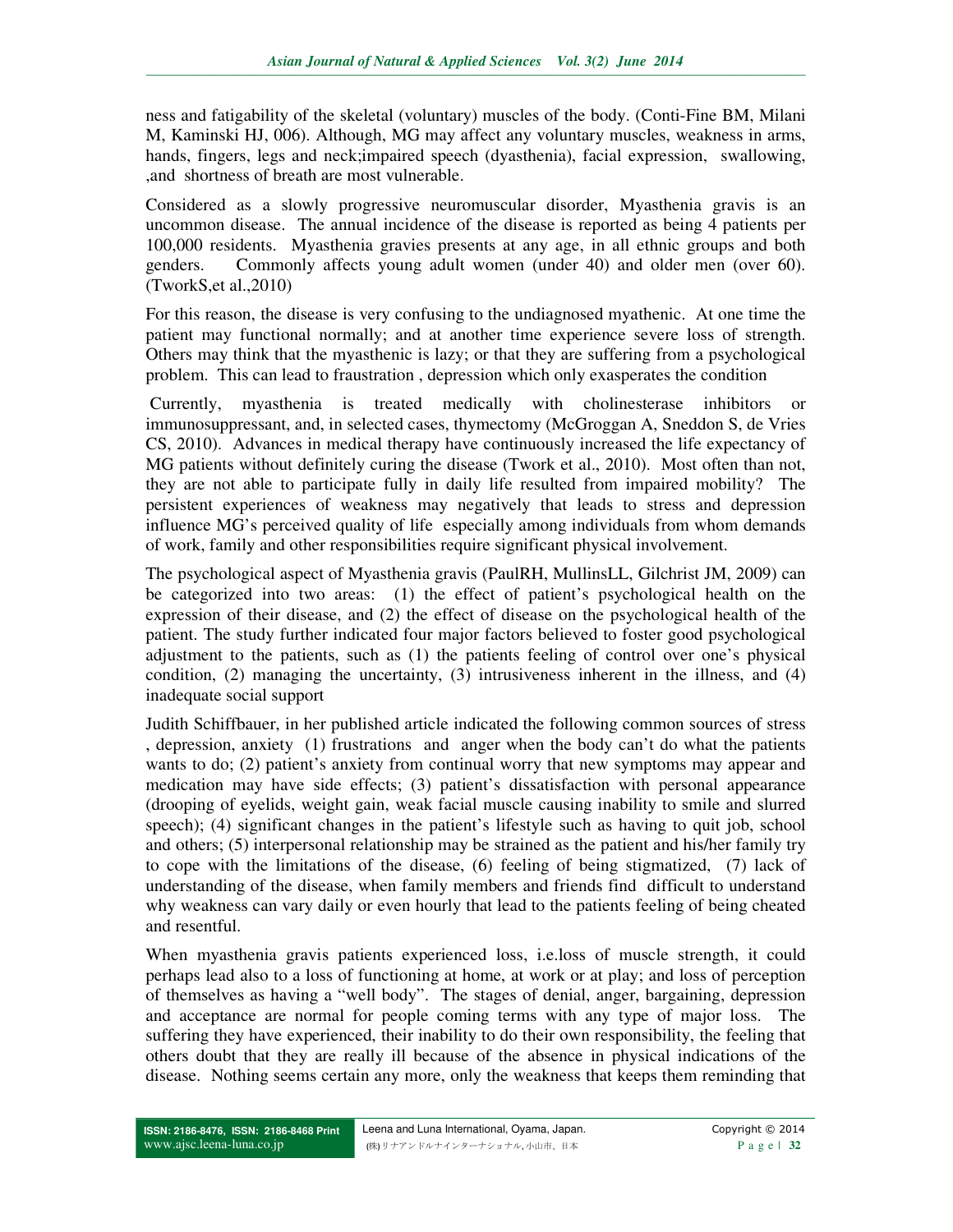things are not the same this, may lead them to feel demoralized, frustrated, and then sadness, depressed sets in and worst suicidal ideation (Myasthenia gravis association, 1997-2009).

The researcher used the theory of Victor Frankl'sLogotherapy and Caroline ShrodesBibliotherapy that derived to Logo-bibliotherapy Intervention Program which she rendered to the myasthenia gravis. In this study, the main objective of Logo-bibliotherapy is to facilitate the patients' quest for meaning and empower them to live meaningfully, responsibly, regardless of their life circumstances.

Logotherapy, originally refers to humanistic/existential school of psychotherapy that focuses on the human spirit and the meaning of human existence as well as on man's search for such meaning. It is deeper and broader that other psychotherapy in a sense that it dares to enter the spiritual dimension of human existence and focuses on the core values, the meaning and believe systems. (Frankl, 1988 p.160)

According to Frankl (1988) man tries to determine the cause of their suffering and pain. It is humans' fundamental desire and driving force of life to find meaning and purpose that may relieve them of their suffering.

Both Frankl (1959/1985,1990) and Lukas &Hirsch (2002) believe that life has meaning under all circumstances, even those that involve intense and unavoidable suffering. The challenge to the individual is to find that unique meaning for him herself. What life provides is not the meaning itself, but the opportunity to decide on an individual basis what is meaningful (Lukas & Hirsch, 2002). This purpose – this uniqueness  $-$  enables, but the individual to sustain suffering with dignity, but when lacking, emptiness and frustration may prevail. Thus, from this perspective, self-actualization and the attainment of happiness are not the goals of life. Rather, they usually come naturally upon finding one's purpose (Baumeister&vohs, 2002; Frankl, 1959/1985, 1990; Likas and Hirsch, 2002; Tosi, Leclair, Peters & Murphy, 1987).

Carolyn Shrodes developed the first theoretical model suggesting that bibliotherapy is effective because readers can identify with characters and can work through a problem along with a character, achieving insight about their own situation (Shrodes, 1955).

Bibliotherapy is the use of selected literature to help the reader grow in self understanding resolve real life issues. The individual is believed to received the benefits of bibliotherapy by passing through three stages: (1) Identification – the individual identifies with the character or event in the story. (2) Catharsis – the individual involved in the story emotionally and is able to release pent-up emotions under safe conditions. (3) Insights – the individual, after the catharsis, became aware that his/her problems might also be addressed or solved (McIntyre,T.2004).

This pioneering effort of the researcher to apply Logo-bibliotherapy to these depressed individuals, despite unforeseen difficulty and challenges on the part of the former, is not only based on theories, concepts/ principles underlying her chosen field of inquiry, but above all, it is founded on the researcher's faith, hope, love and commitment to God and people. To understand fully what is myasthenia gravis and to be able impart it to the public with hopes that this study will help in a way to alleviate the pains and suffering the myasthenics is undergoing, is not only taken for this researcher's as a study to be accomplished, but a mission to be fulfilled.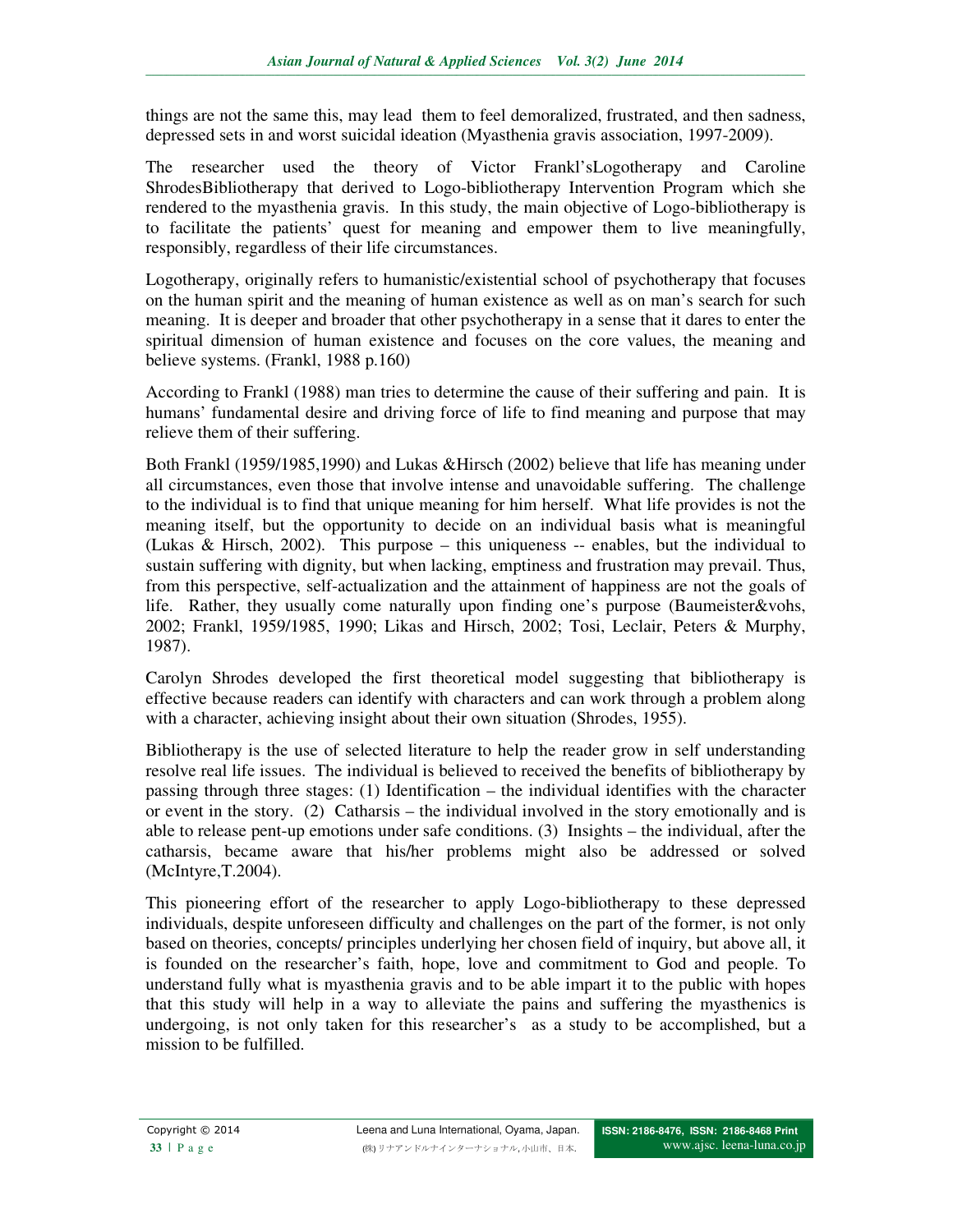### **METHODOLOGY**

#### **Research Design**

The researcher utilized the **Pretest-Posttest Control Group Design** to determine the effectiveness of the Intervention Program in alleviating the depression level of selected Filipino suffering from Myasthenia Gravis. Uriate et al., (1992) cited that this experimental design involved two groups of participants; both were randomly assigned to controlled group and experimental group. The two groups were pretested with Beck Depression Inventory (BDI), Purpose in Life (PIL) and Life Regard Index (LRI) and post tested with the same test instruments as the pretest after the intervention program has been administered. Only experimental group was given the intervention program.

It is usually the preferred method used in true experimental design to measure change and compare participant groups because it allows the administrator to assess the effect of the experimental manipulation by looking at the difference between the pretest and posttest.

The experimental design perrmitted the comparison of the participants' depression level, life regard, purpose in life before and after the intervention sessions thru the use of Beck Depression Inventory (BDI-II), Life Regard Index (LRI), Purpose in Life (PIL).

#### **Research Participants and Sampling Technique**

There were thirty participants included in the study. The thirty participants were the total number of adult inflicted with myasthenia gravis, an autoimmune neuromuscular disorder that affects the muscle (serious muscle weakness). Some participants were the patients of Dr. Marita B. Dantes, Head of Neurology Section of National Kidney Institute in Quezon City and from the Out Patient department (OPD) Neurology Pavillion of Philippine General Hospital, Manila. They were randomly assigned to two groups, control and experimental group.

The participants were male and female ranging from twenty (20) to sixty (60) years old. Aside from the physiological complains of myasthenia gravis patients such as dropping of the eyelids, blurred or double vision, slurred speech, weakness in the arms and legs, chronic muscle fatigue, they also complained on difficulty in sleeping, loss of appetite, intense loneliness, neither motivated nor having drive in life.

#### **Research Data and Gathering Procedure**

The data gathering procedures was divided into three phases: pre-experimental, experimental and post-experimental phase.

#### *Pre-experimental Phase*

The researcher personally visited Dr. Marita B. Dantes, one of the best Neurologists in the country in diagnosing myasthenia gravis and administering medicines to the said patients. The researcher sought permission as well as information on the patients with myasthenia gravis.

The researcher also went to the Neurology section of the Out Patient Department OPD of Philippine General Hospital in Manila and discussed the purpose, methodology and procedure of the research with the nurses and neurologist of the said department.

The researcher also went to several hospitals to search for participants, but was not able to find one, because of the rarity of this sickness.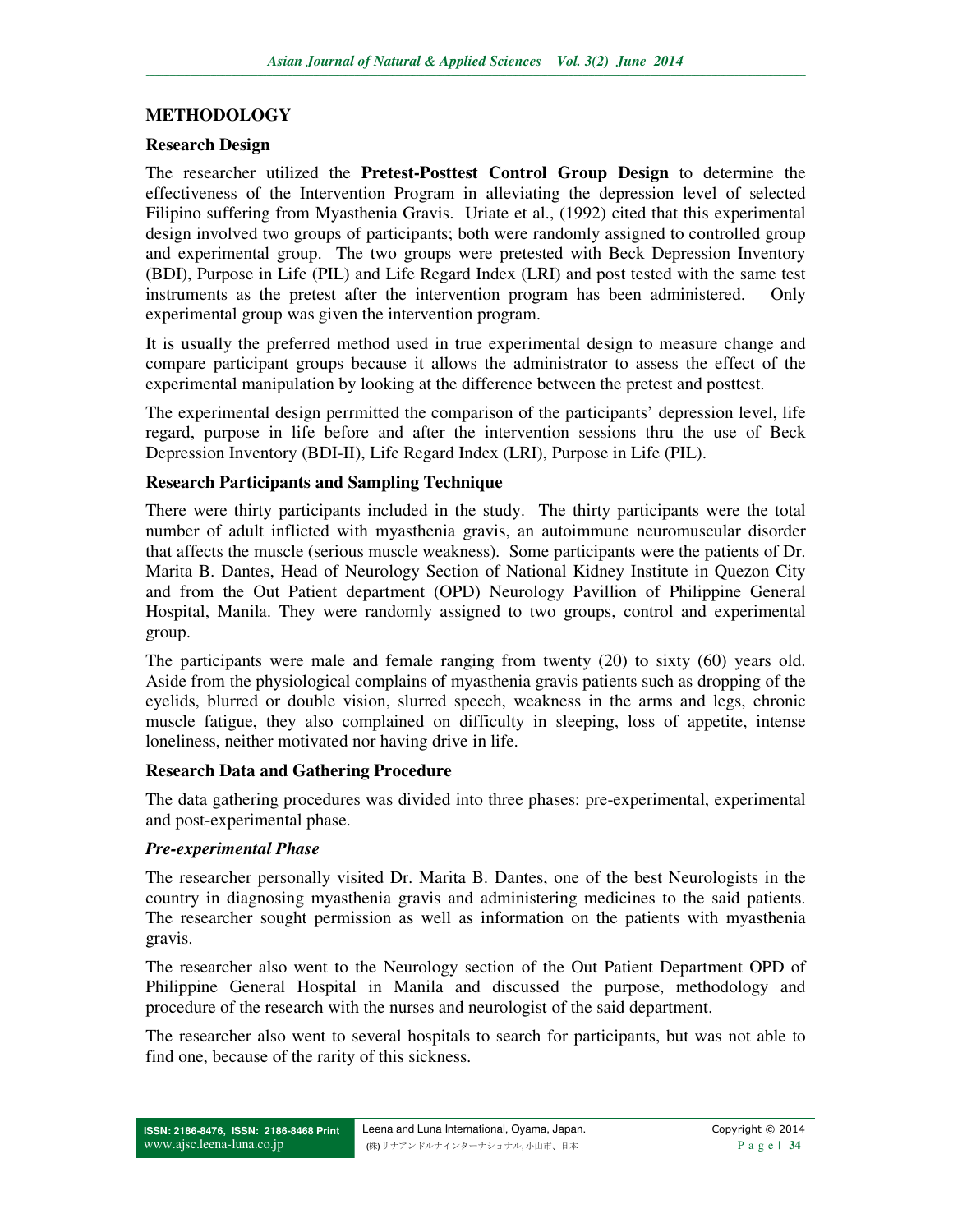For this phase, the participants of the study were selected based on the result of the Beck Depression Inventory II, Purpose in Life and Life Regard Index. Furthermore, structure interview and observation from the researcher and a psychologist was likewise employed for the validation of the interview. After which, participants was randomly assigned to the control and experimental group.

### *Experimental Phase*

A consent letter was given to all the participants.

There were four participants who were pilot tested with the said intervention program. They were interviewed, pretested with the BDI-II, PIL, LRI and randomly assigned to the control and experimental group. Eight sessions, two times a week of Logo-bibliotherapy was rendered to the two participants who belonged to the experimental group, and no intervention to the control group. A checklist was given to one of the immediate families or to the caregiver of the participant of the experiemental group, checklist on the behaviour after each session of the Logo-bibliotherapy Intervention Program.

After the pilot testing had been done, the same procedure was implemented with the other twenty six participants. A total of thirty participants, fifteen from the control and fifteen participants form the experimental group participated in this study/

To avoid the reactive effects of the experimental procedures that may hamper the generalization, the researcher didn't inform the participants as to which group they belong in the experimental. All the participants were randomly assigned to the control and experimental group. Both the control and experimental group was treated with equal attention. All the sessions were done in the residences of the participants.

#### *Post-experimental Phase*

Once the intervention program was completed, the researcher conducted a post- test to the two goups using similar protocols (BDI-II, PIL, LRI) to measure the difference between both control and experimental group to investigate the cause-and –effect relationships between the level of depression, purpose in life and the life regard index. The results were evaluated by subjecting to the pre-intervention and post-intervention scores to statistic analysis for significant difference.

### **RESEARCH INSTRUMENTS**

### **Beck's Depression Inventory (BDI)**

BDI was a 21-item instrument designed to assess the severity of depressions in adolescence and adults. It was widely accepted instrument in clinical psychology and psychiatry for assessing the intensity of depression in psychiatric patients and for detecting possible depressions in normal populations.

The 21 symptoms and attitudes assessed by the original BDI include: 1) mood, 2) pessimism, 3) sense of failure, 4) self-dissatisfaction, 5) guilt, 6) punishment, 7) self-dislike, 8) selfaccusations, 9) suicidal ideas, 10) crying, 11) irritability, 12) social withdrawal, 13) indecisiveness, 14) body image change, 15) work difficulty, 16) insomnia, 17) fatigability, 18) loss of appetite, 19) weight loss, 20) somatic preoccupation, and 21) loss of libido.

#### **The Purpose in Life Test (PIL)**

The test was an attitude scale constructed from the orientation of Logotherapy (Crumbaugh and Maholick's 1964; Crumbaugh, 1969). Purpose in Life (PIL) test was designed to measure an individual's experience of meaning and purpose in life. It consisted of Parts A,B&C. In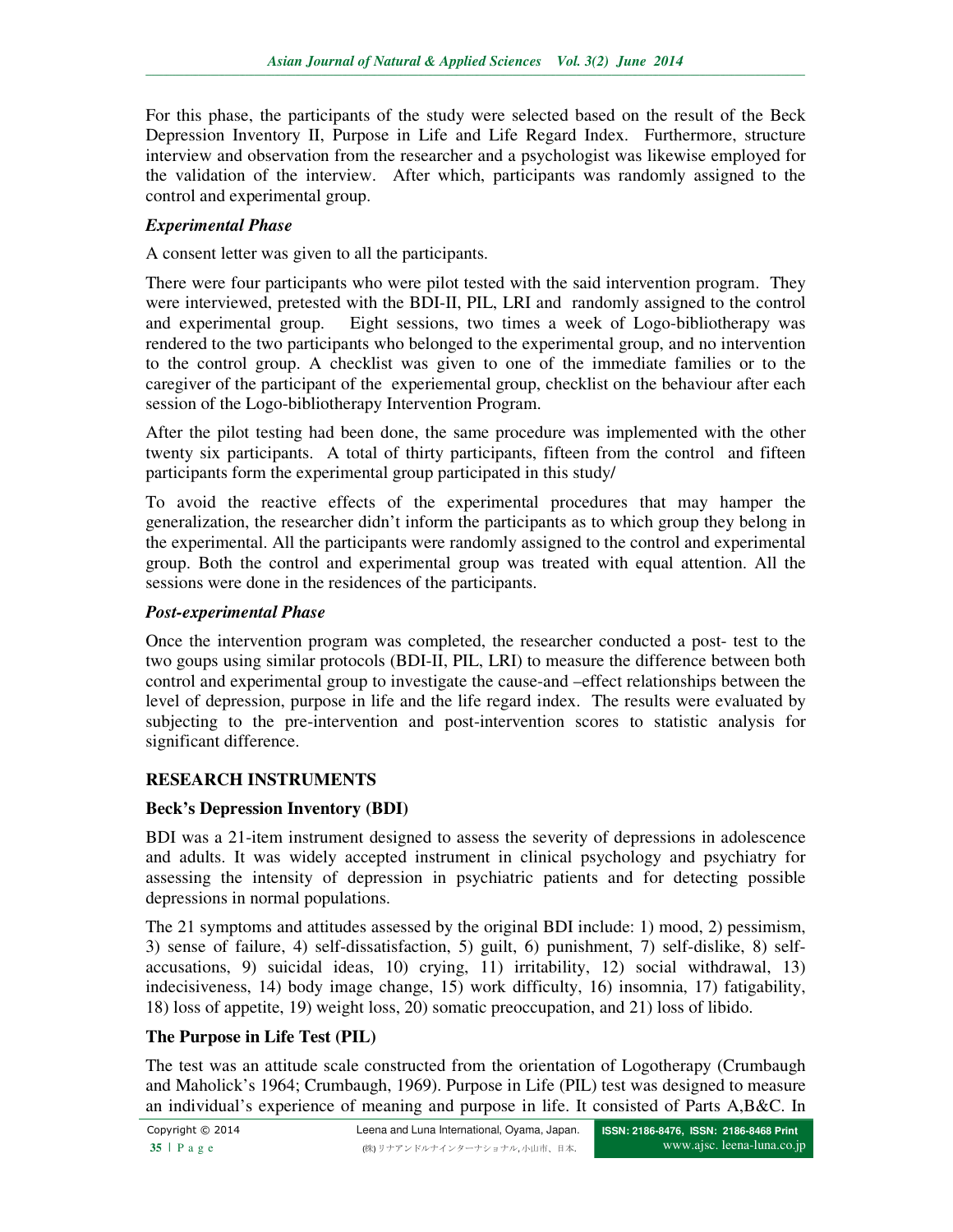this study only Part A will be employed because it is only portion of the instrument that was objectively scored. The test was done in consideration of the participant's physical condition. Part B & C was energy draining for the myasthenia gravis patients who experienced fatigability. Part A of PIL was usually reliable enough to detect the meaninglessness and for most research purposes. Part A of the PIL consisted of 20 statements, each had responded by indicating personal agreement or disagreement on a 7-point scale. And total scores therefore, ranged from 20 to 140, Scores of 91-below defined the significant level of "lack of meaning and purpose in life".

### **The Life Regard Index (LRI)**

The LRI, based on the concept of positive life regard, was developed by Battista and Almond in an attempt to provide a simple non-biased measure of meaning in life. The test was composed of 28 items with a 5-point scale, and was divided into two subscales, Framework and Fulfillment. The Framework scale (FR) measured the ability of an individual to see his life within some perspective or context, and had derived a set of life-goals, purpose in life or life view from them. The Fulfillment scale (FU) measured the degree to which an individual sees himself as having fulfilled or as being in the process of fulfilling his framework of lifegoals. Each scale was composed of 14 items, half-phrased positively, half negatively to control for response set. The sum of these two scales comprises the Life Regard (LRI) Scale and was included to evaluate its uses as an overall indicator of positive life regard.

**Note:** The "Framework (FR)" and the "Fulfillment (FU)" scores were not separately cited in the discussions of the result since there were no equivalents of these parts in the PIL. The "LRI" or the sum of FUL & FR was the score considered in the interpretation with the PIL.

|                 | Difference |            |         |         |                        |           |
|-----------------|------------|------------|---------|---------|------------------------|-----------|
|                 | Mean       | Std. Error |         | p-value | Ho                     | Cohen's d |
| Depression      | -5.4       |            | $-2.34$ |         | 0.03 Reject            | 0.86      |
| Life Regard     | -4.8       | 3.16       | $-1.52$ |         | $0.14$ Do not reject - |           |
| Purpose in Life | 3.47       | 2.9        |         |         | 0.24 Do not reject -   |           |

## **RESULTS**

**Difference in the Pre-test Score Between Control and Experimental Group** 

### $df=28$

Ho: There is no difference in the pre-test score between the control and experimental group.

Result: There is a difference between the pre-test of control and experimental group on their depression, but both groups belong to severe depression level.

There is no difference in the pre-test scores between the control and experimental group. Both groups have negative life regard and low in purpose in life.

| Difference in the Post-test Score between Control and Experimental Group |  |  |  |
|--------------------------------------------------------------------------|--|--|--|
|--------------------------------------------------------------------------|--|--|--|

|                 | Difference |            |          |         |          |           |
|-----------------|------------|------------|----------|---------|----------|-----------|
|                 | Mean       | Std. Error |          | p-value | Ho       | Cohen's d |
| Depression      | 30.8       | 2.28       | 13.49    |         | 0 Reject | 4.92      |
| Life Regard     | $-120.87$  | 2.26       | $-53.36$ |         | 0 Reject | 19.48     |
| Purpose in Life | $-62.67$   |            | $-29.85$ |         | 0 Reject | 10.9      |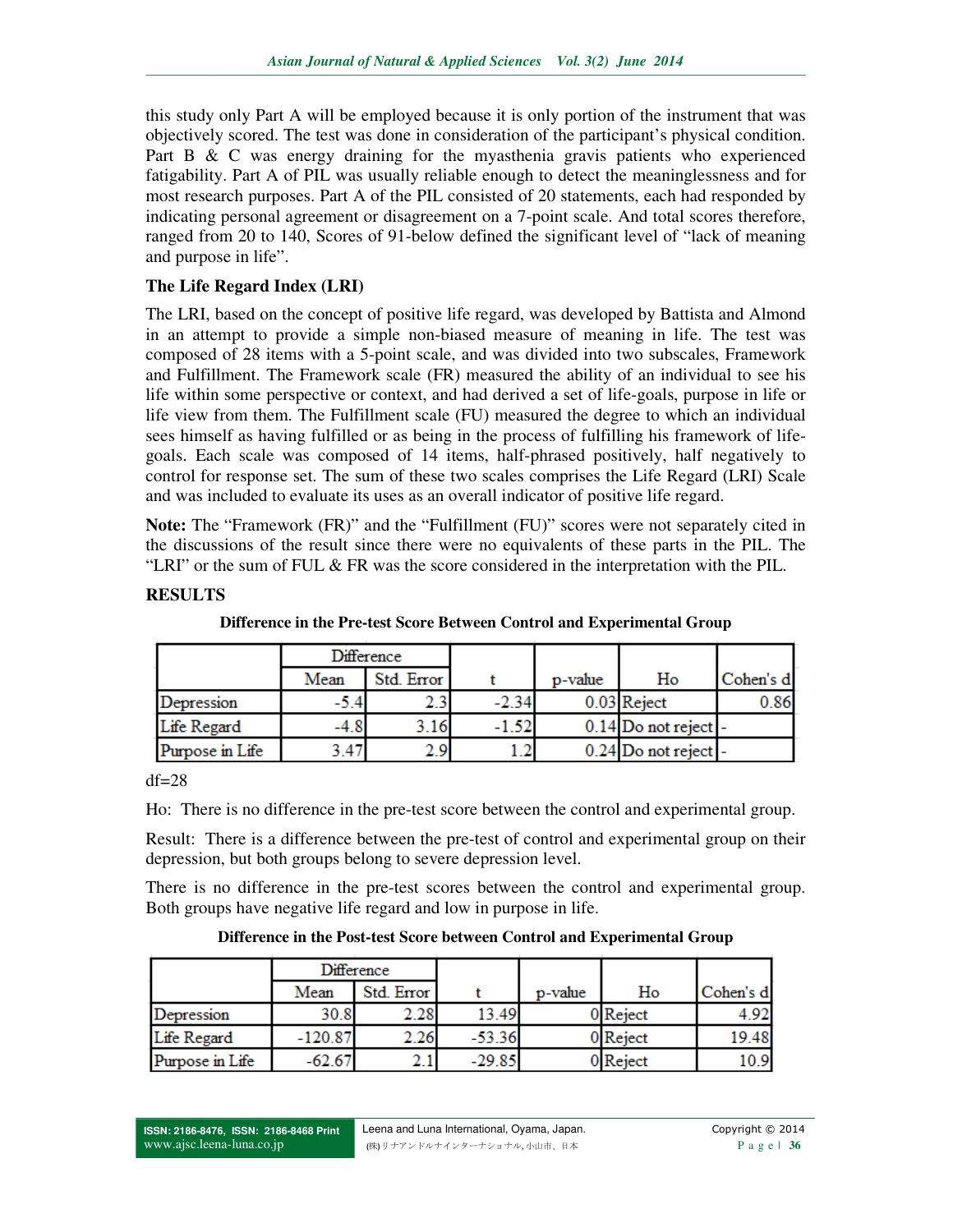#### $df=28$

Ho: There is no difference in the post-test scores between control and experimental group.

Result: There is a difference in the post-test scores between control and experimental group.

After the Logo-bibliotherapy Intervention Program rendered to the experimental group, the depression level became normal depression, from negative to positive life regard, and from no definite to definite purpose in life.

## **DISCUSSION**

The myasthenia gravis looks normal with all the sense organ intact, upper and lower extremities moving, and yet they can't move for a longer time than normal people. The reason is the immune system of the MG is creating abnormal antibodies that attack the acetylcholine receptors at the neuromuscular junction. Acetylcholine is responsible for the contraction of different muscles for vision, chewing, swallowing, breathing and movement of extremities.

MG patients who are married confessed that they feel incapable to satisfy the needs of their partner . Meanwhile, in gatherings, MG patients do not interact with relatives and friends since they talk with called nasal twang, they are hardly understood by people. Also, summer time is v horrible for MG patients, breathing is the utmost problem, they cited they are like fish away from water habitat, like near death experience. Oxygen is very thin that they feel it is not enough to keep them alive. Moreover, they are also prone to bone fractures and dislocations and painful cramps due to weakening of the muscles.

Consequently, these experiences bring depression to MG patients; they lose the hope of living.

They think they bring burden to the family and worthless as a person in existence. What are the purposes of their life were not being ponder anymore that leads to meaningless in life. Also, since depression may cause other illnesses and complications, MG patients might develop certain diseases and even cancer. Results from the BDI-II, they feel sad, future is hopeless, being punished, can't get any pleasure from the things they used to do, irritable, agitated at times, lost interest in other people or activities, lost interest in sex, worthlessness, no or less energy, trouble in making decision were all present among MG.. What is good about the culture of the Filipino, they think twice to end their life, this MG scored low on suicidal thoughts or wishes. Furthermore, MG feel depressed due to the sickness, change of lifestyle, from working citizen to someone just stay home, financial constraint, dependent on family members which they were not used to. They are not similar to those people who got depression due to substance abuse that leads to hallucination. Mg are cognitively upright with their thinking, and rendering the Logo-bibliotherapy gave a niche to change their perspective in their life.

Logo-bibliotherapy is anchored to Logotherapy by Victor Frankl. Participants belong to the experimental group received the said psychotherapy. They were made to realized that they were not a victim of circumstances! They might have the symptoms but he is not the symptoms.

They were able to find meaning within their "meaning triangle". 1. Creativity (creating a work or a deed). 2. Experiencing a value (by experiencing something or encountering someone). 3. Change of attitude towards unavoidable suffering.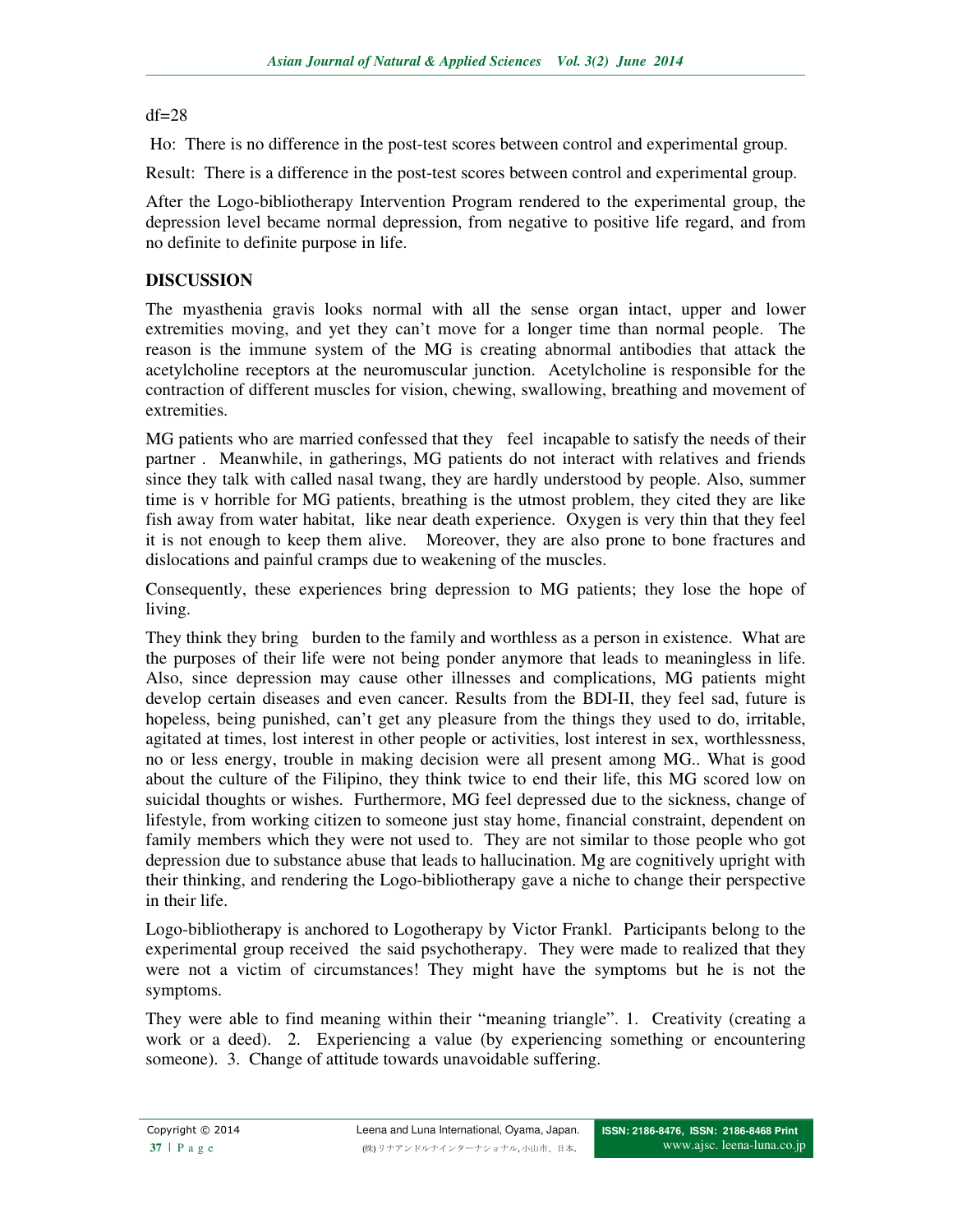### **CONCLUSION**

When we experienced tragedy, misfortune, sickness, and other calamities strikes one's lives, stress, depressions, frustrations and many other debilitating emotions will surely set in. The situation will cause a feeling of hopelessness, no purpose in life, unmotivated. The spirit to live is dying.

After administering Logo-bibliotherapy, MG participants found their purpose of existence. Usually it's their family that they wanted to be with and renewed trust in GOD. Motivated to live their lives to the fullest and still can do little things to make their family happy which is the creativity in meaning triangle.

In my study, all the participants in the experimental group had shown significant changes of attitude after the Logo-bibliotherapy program. For them, all is not hopeless and they have still many purposes to live on as long as they have breath and alive. Moreover, one is feeling intense sadness, depressed, hopelessness dimished after the quest for one's purpose in life. It makes life more meaningful, and worthy to live life to the fullest. Therefore I conclude that Logo-bibliotherapy is effective.

### **RECOMMENDATION**

Logo-bibliotherapy is not limited to MG patients only. In fact, anyone can undergo this therapy especially those who are experiencing depression, anxiety, existential vacumm, boredom, loosing purpose in life, meaningless of one's being. Older people who experienced empty nest. Working citizens who experienced burnout from job.